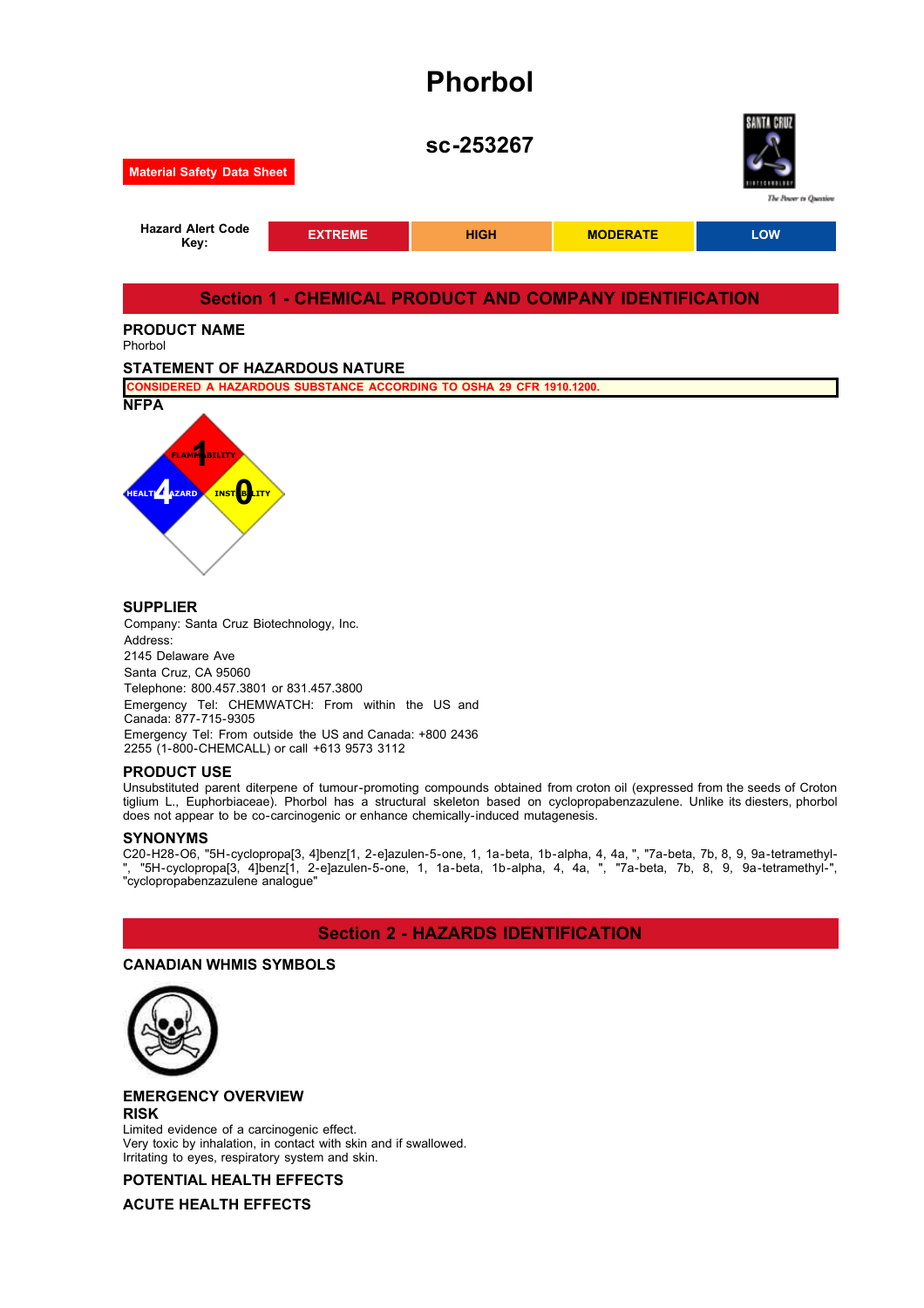#### **SWALLOWED**

■ Severely toxic effects may result from the accidental ingestion of the material; animal experiments indicate that ingestion of less than 5 gram may be fatal or may produce serious damage to the health of the individual.

■ Croton oil is a violent purgative. Phorbol esters are thought to be largely responsible for this action.

■ Constant use of purgatives/laxatives may decrease the sensitivity of the intestinal mucosa causing a diminished response to normal stimuli. The redevelopment of a normal habit is thus prevented.

#### **EYE**

■ This material can cause eye irritation and damage in some persons.

#### **SKIN**

■ Skin contact with the material may produce severely toxic effects; systemic effects may result following absorption and these may be fatal.

■ The material may cause mild but significant inflammation of the skin either following direct contact or after a delay of some time. Repeated exposure can cause contact dermatitis which is characterized by redness, swelling and blistering.

- Externally croton oil is a powerful counter-irritant and vesicant. This action is largely attributed to phorbol esters.
- The material is a vesicant causing blistering on contact.
- Open cuts, abraded or irritated skin should not be exposed to this material.

■ Entry into the blood-stream, through, for example, cuts, abrasions or lesions, may produce systemic injury with harmful effects. Examine the skin prior to the use of the material and ensure that any external damage is suitably protected.

#### **INHALED**

■ Inhalation of dusts, generated by the material, during the course of normal handling, may produce severely toxic effects; these may be fatal.

■ The material can cause respiratory irritation in some persons. The body's response to such irritation can cause further lung damage.

■ Persons with impaired respiratory function, airway diseases and conditions such as emphysema or chronic bronchitis, may incur further disability if excessive concentrations of particulate are inhaled.

#### **CHRONIC HEALTH EFFECTS**

■ Long-term exposure to respiratory irritants may result in disease of the airways involving difficult breathing and related systemic problems.

Limited evidence suggests that repeated or long-term occupational exposure may produce cumulative health effects involving organs or biochemical systems.

Long term exposure to high dust concentrations may cause changes in lung function i.e. pneumoconiosis; caused by particles less than 0.5 micron penetrating and remaining in the lung. Prime symptom is breathlessness; lung shadows show on X-ray. There has been some concern that this material can cause cancer or mutations but there is not enough data to make an assessment.

Exposure to small quantities may induce hypersensitivity reactions characterized by acute bronchospasm, hives (urticaria), deep dermal wheals (angioneurotic edema), running nose (rhinitis) and blurred vision . Anaphylactic shock and skin rash (nonthrombocytopenic purpura) may occur. An individual may be predisposed to such anti-body mediated reaction if other chemical agents have caused prior sensitization (cross-sensitivity).

Phorbol is reported to be inactive in mice as an inflammatory and tumour-promoting agent. Mice injected intraperitoneally with 0.2 mg for 20-30 weeks with or without prior dermal treatment with 0.25 mg 7,12-dimethyl[a]-anthracene did not show a skin tumour promotion effect evident with phorbol esters. They did, however, show a high incidence of leukaemia compared with controls.

## **Section 3 - COMPOSITION / INFORMATION ON INGREDIENTS**

#### **HAZARD RATINGS**



## **Section 4 - FIRST AID MEASURES**

## **SWALLOWED**

- IF SWALLOWED, REFER FOR MEDICAL ATTENTION, WHERE POSSIBLE, WITHOUT DELAY.
- Where Medical attention is not immediately available or where the patient is more than 15 minutes from a hospital or unless instructed otherwise:
- For advice, contact a Poisons Information Center or a doctor.
- Urgent hospital treatment is likely to be needed.
- If conscious, give water to drink.
- INDUCE vomiting with fingers down the back of the throat, ONLY IF CONSCIOUS. Lean patient forward or place on left side (head-down position, if possible) to maintain open airway and prevent aspiration.
- NOTE: Wear a protective glove when inducing vomiting by mechanical means.
- In the mean time, qualified first-aid personnel should treat the patient following observation and employing supportive measures as indicated by the patient's condition.
- If the services of a medical officer or medical doctor are readily available, the patient should be placed in his/her care and a copy of the MSDS should be provided. Further action will be the responsibility of the medical specialist.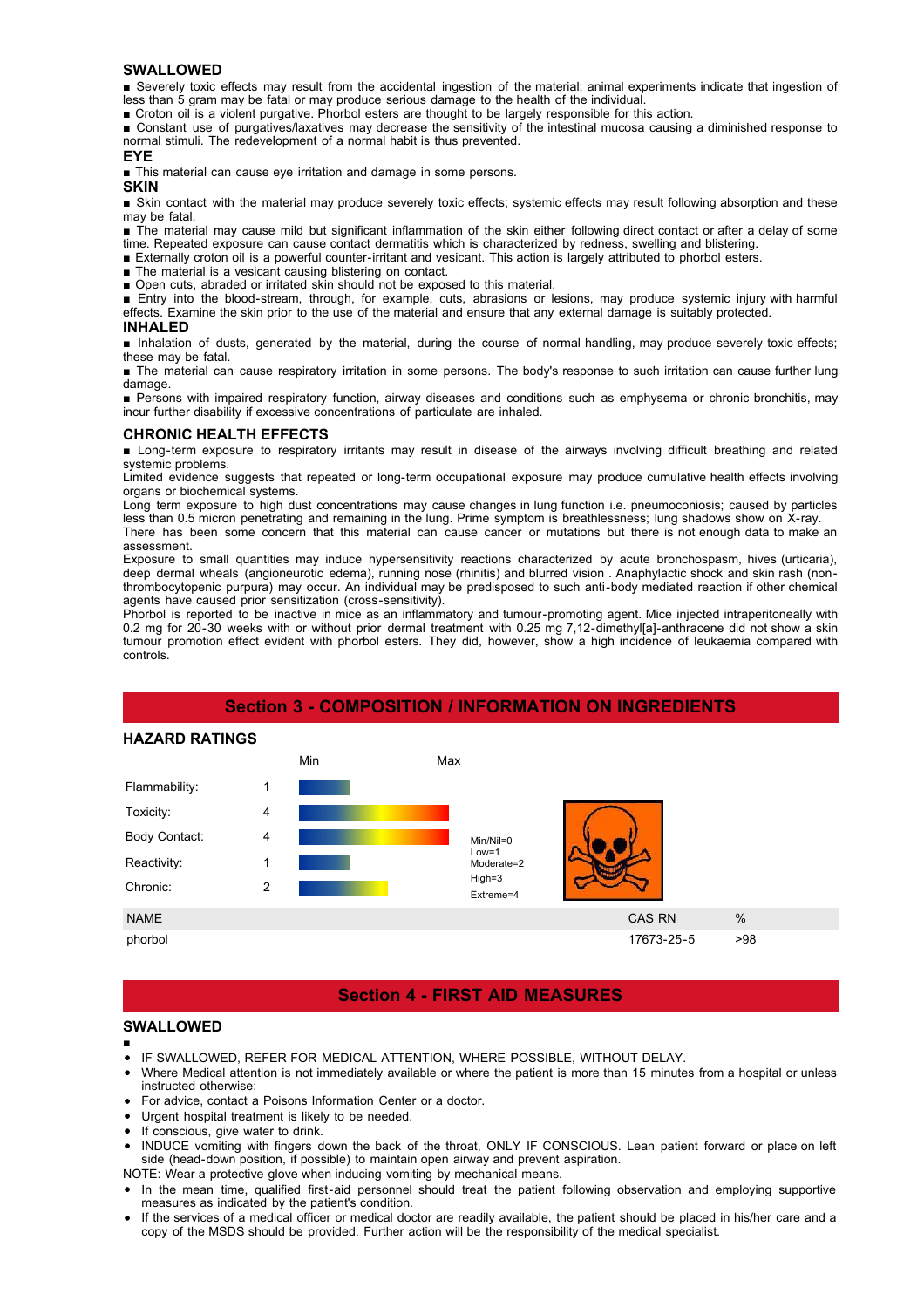If medical attention is not available on the worksite or surroundings send the patient to a hospital together with a copy of the MSDS.

#### **EYE**

- If this product comes in contact with the eyes:
- Immediately hold eyelids apart and flush the eye continuously with running water.
- Ensure complete irrigation of the eye by keeping eyelids apart and away from eye and moving the eyelids by occasionally lifting the upper and lower lids.
- Continue flushing until advised to stop by the Poisons Information Center or a doctor, or for at least 15 minutes.
- Transport to hospital or doctor without delay.
- Removal of contact lenses after an eye injury should only be undertaken by skilled personnel.

#### **SKIN**

- If skin or hair contact occurs:
- Immediately flush body and clothes with large amounts of water, using safety shower if available.
- Quickly remove all contaminated clothing, including footwear.
- Wash skin and hair with running water. Continue flushing with water until advised to stop by the Poisons Information Center.
- Transport to hospital, or doctor.

#### **INHALED**

- ■
- If fumes or combustion products are inhaled remove from contaminated area.
- Lay patient down. Keep warm and rested.
- Prostheses such as false teeth, which may block airway, should be removed, where possible, prior to initiating first aid procedures.
- Apply artificial respiration if not breathing, preferably with a demand valve resuscitator, bag-valve mask device, or pocket mask as trained. Perform CPR if necessary.
- Transport to hospital, or doctor, without delay.

#### **NOTES TO PHYSICIAN**

#### ■ Treat symptomatically.

for poisons (where specific treatment regime is absent):

#### -------------------------------------------------------------- BASIC TREATMENT

- --------------------------------------------------------------
- Establish a patent airway with suction where necessary.
- Watch for signs of respiratory insufficiency and assist ventilation as necessary.
- Administer oxygen by non-rebreather mask at 10 to 15 l/min.
- Monitor and treat, where necessary, for pulmonary edema .
- Monitor and treat, where necessary, for shock.
- Anticipate seizures .
- DO NOT use emetics. Where ingestion is suspected rinse mouth and give up to 200 ml water (5 ml/kg recommended) for dilution where patient is able to swallow, has a strong gag reflex and does not drool.

#### -------------------------------------------------------------- ADVANCED TREATMENT

- --------------------------------------------------------------
- Consider orotracheal or nasotracheal intubation for airway control in unconscious patient or where respiratory arrest has occurred.
- Positive-pressure ventilation using a bag-valve mask might be of use.
- Monitor and treat, where necessary, for arrhythmias.
- Start an IV D5W TKO. If signs of hypovolemia are present use lactated Ringers solution. Fluid overload might create complications.
- Drug therapy should be considered for pulmonary edema.
- Hypotension with signs of hypovolemia requires the cautious administration of fluids. Fluid overload might create complications.
- Treat seizures with diazepam.
- Proparacaine hydrochloride should be used to assist eye irrigation.

#### BRONSTEIN, A.C. and CURRANCE, P.L.

EMERGENCY CARE FOR HAZARDOUS MATERIALS EXPOSURE: 2nd Ed. 1994.

## **Section 5 - FIRE FIGHTING MEASURES**

| Vapour Pressure (mmHG):     | <b>Negligible</b> |
|-----------------------------|-------------------|
| Upper Explosive Limit (%):  | Not available     |
| Specific Gravity (water=1): | Not available     |
| Lower Explosive Limit (%):  | Not available     |

## **EXTINGUISHING MEDIA**

- ■
- Water spray or fog.
- Foam.
- Dry chemical powder.
- BCF (where regulations permit).
- Carbon dioxide.
- **FIRE FIGHTING**
- ■
- Alert Emergency Responders and tell them location and nature of hazard.
- Wear full body protective clothing with breathing apparatus.
- Prevent, by any means available, spillage from entering drains or water course.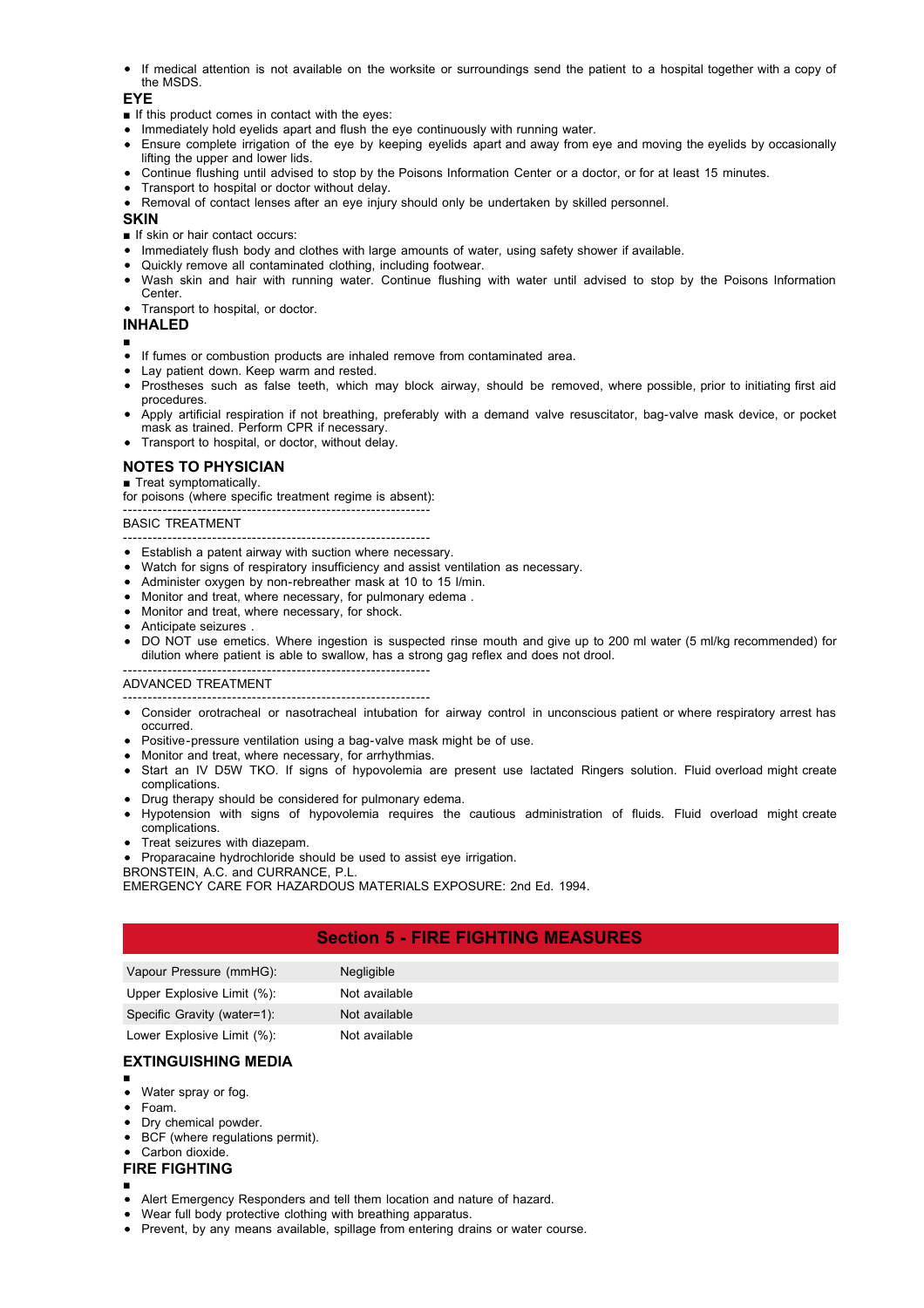- Use fire fighting procedures suitable for surrounding area.
- DO NOT approach containers suspected to be hot.
- Cool fire exposed containers with water spray from a protected location.
- If safe to do so, remove containers from path of fire.
- Equipment should be thoroughly decontaminated after use.

#### **GENERAL FIRE HAZARDS/HAZARDOUS COMBUSTIBLE PRODUCTS**

- ■
- Combustible solid which burns but propagates flame with difficulty.
- Avoid generating dust, particularly clouds of dust in a confined or unventilated space as dusts may form an explosive mixture with air, and any source of ignition, i.e. flame or spark, will cause fire or explosion. Dust clouds generated by the fine grinding of the solid are a particular hazard; accumulations of fine dust may burn rapidly and fiercely if ignited.
- Dry dust can be charged electrostatically by turbulence, pneumatic transport, pouring, in exhaust ducts and during transport
- Build-up of electrostatic charge may be prevented by bonding and grounding.
- Powder handling equipment such as dust collectors, dryers and mills may require additional protection measures such as explosion venting.

Combustion products include: carbon monoxide (CO), carbon dioxide (CO2), other pyrolysis products typical of burning organic material.

# May emit poisonous fumes.

**FIRE INCOMPATIBILITY**

■ Avoid contamination with oxidizing agents i.e. nitrates, oxidizing acids,chlorine bleaches, pool chlorine etc. as ignition may result.

#### **PERSONAL PROTECTION**

Glasses: Gloves: Respirator: Particulate

## **Section 6 - ACCIDENTAL RELEASE MEASURES**

## MINOR SPILLS

■

■

- Clean up waste regularly and abnormal spills immediately.
- Avoid breathing dust and contact with skin and eyes.
- Wear protective clothing, gloves, safety glasses and dust respirator.
- Use dry clean up procedures and avoid generating dust.
- Vacuum up or sweep up. NOTE: Vacuum cleaner must be fitted with an exhaust micro filter (HEPA type) (consider explosion-proof machines designed to be grounded during storage and use).
- Dampen with water to prevent dusting before sweeping.
- Place in suitable containers for disposal.

Phorbol esters may be inactivated with 5% sodium hypochlorite.

MAJOR SPILLS

- Clear area of personnel and move upwind.
- Alert Emergency Responders and tell them location and nature of hazard.
- Wear full body protective clothing with breathing apparatus.
- Prevent, by any means available, spillage from entering drains or water course.
- Stop leak if safe to do so.
- Contain spill with sand, earth or vermiculite.
- Collect recoverable product into labeled containers for recycling.
- Neutralize/decontaminate residue.
- Collect solid residues and seal in labeled drums for disposal.
- Wash area and prevent runoff into drains.
- After clean up operations, decontaminate and launder all protective clothing and equipment before storing and re-using.
- If contamination of drains or waterways occurs, advise emergency services.

## **ACUTE EXPOSURE GUIDELINE LEVELS (AEGL) (in ppm)**

AEGL 1: The airborne concentration of a substance above which it is predicted that the general population, including susceptible individuals, could experience notable discomfort, irritation, or certain asymptomatic nonsensory effects. However, the effects are not disabling and are transient and reversible upon cessation of exposure. AEGL 2: The airborne concentration of a substance above which it is predicted that the general population, including susceptible individuals, could experience irreversible or other serious, long-lasting adverse health effects or an impaired ability to escape.

AEGL 3: The airborne concentration of a substance above which it is predicted that the general population, including susceptible individuals, could experience life-threatening health effects or death.

## **Section 7 - HANDLING AND STORAGE**

## **PROCEDURE FOR HANDLING**

- ■
- Avoid all personal contact, including inhalation.
- Wear protective clothing when risk of exposure occurs.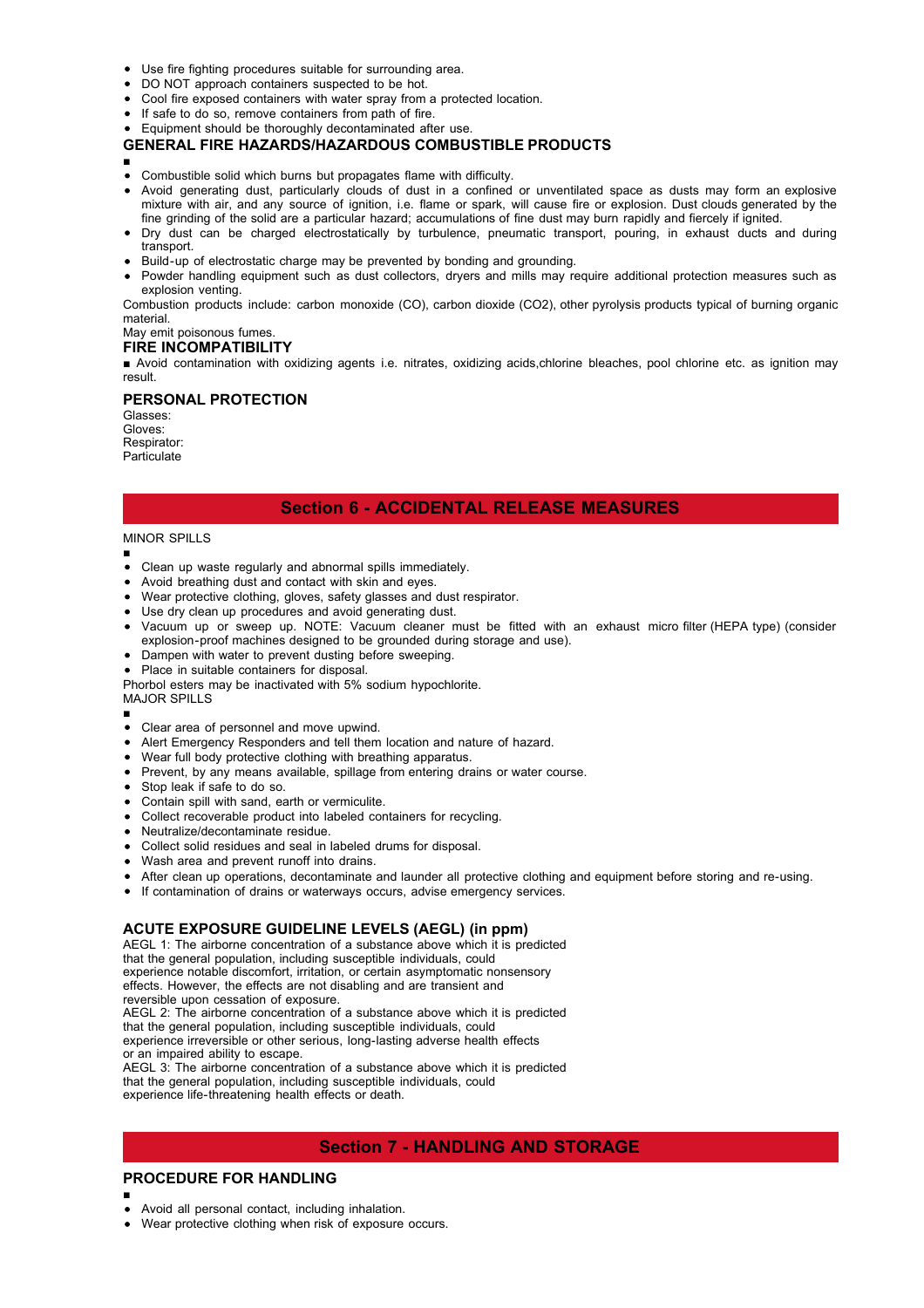- Use in a well-ventilated area.
- Prevent concentration in hollows and sumps.
- DO NOT enter confined spaces until atmosphere has been checked.
- DO NOT allow material to contact humans, exposed food or food utensils.
- Avoid contact with incompatible materials.
- When handling, DO NOT eat, drink or smoke.
- Keep containers securely sealed when not in use.
- Avoid physical damage to containers.
- Always wash hands with soap and water after handling.
- Work clothes should be laundered separately.
- Launder contaminated clothing before re-use.
- Use good occupational work practice.
- Observe manufacturer's storing and handling recommendations.
- Atmosphere should be regularly checked against established exposure standards to ensure safe working conditions are maintained.

Empty containers may contain residual dust which has the potential to accumulate following settling. Such dusts may explode in the presence of an appropriate ignition source.

Do NOT cut, drill, grind or weld such containers

• In addition ensure such activity is not performed near full, partially empty or empty containers without appropriate workplace safety authorisation or permit.

#### **RECOMMENDED STORAGE METHODS**

- Glass container
- Lined metal can, Lined metal pail/drum
- Plastic pail
- Polyliner drum
- Packing as recommended by manufacturer.
- Check all containers are clearly labeled and free from leaks.

For low viscosity materials

- Drums and jerricans must be of the non-removable head type.
- Where a can is to be used as an inner package, the can must have a screwed enclosure.
- For materials with a viscosity of at least 2680 cSt. (23 deg. C) and solids (between 15 C deg. and 40 deg C.):
- Removable head packaging:
- Cans with friction closures and
- low pressure tubes and cartridges may be used.

- Where combination packages are used, and the inner packages are of glass, there must be sufficient inert cushioning material in contact with inner and outer packages \* . - In addition, where inner packagings are glass and contain liquids of packing group I and II there must be sufficient inert absorbent to absorb any spillage \*. - \* unless the outer packaging is a close fitting molded plastic box and the substances are not incompatible with the plastic. All inner and sole packagings for substances that have been assigned to Packaging Groups I or II on the basis of inhalation toxicity criteria, must be hermetically sealed.

#### **STORAGE REQUIREMENTS**

- ■
- 
- Store in original containers.  $\bullet$ Keep containers securely sealed.
- Store in a cool, dry, well-ventilated area.
- Store away from incompatible materials and foodstuff containers.
- Protect containers against physical damage and check regularly for leaks.
- Observe manufacturer's storing and handling recommendations.

#### **SAFE STORAGE WITH OTHER CLASSIFIED CHEMICALS**



*X: Must not be stored together*

*O: May be stored together with specific preventions*

*+: May be stored together*

## **Section 8 - EXPOSURE CONTROLS / PERSONAL PROTECTION**

#### **EXPOSURE CONTROLS**

| Source                                              | Material                                          | TWA<br>ppm | <b>TWA</b><br>ma/m <sup>3</sup> | ppm | STEL STEL<br>mq/m <sup>3</sup> | Peak Peak<br>ppm | ma/m <sup>3</sup> | TWA<br>F/CC | <b>Notes</b> |
|-----------------------------------------------------|---------------------------------------------------|------------|---------------------------------|-----|--------------------------------|------------------|-------------------|-------------|--------------|
| Canada - Alberta<br>Occupational Exposure<br>Limits | phorbol (Turpentine and<br>selected monoterpenes) | 20         | 111                             |     |                                |                  |                   |             |              |

## **MATERIAL DATA**

#### PHORBOL:

■ Airborne particulate or vapor must be kept to levels as low as is practicably achievable given access to modern engineering controls and monitoring hardware. Biologically active compounds may produce idiosyncratic effects which are entirely unpredictable on the basis of literature searches and prior clinical experience (both recent and past).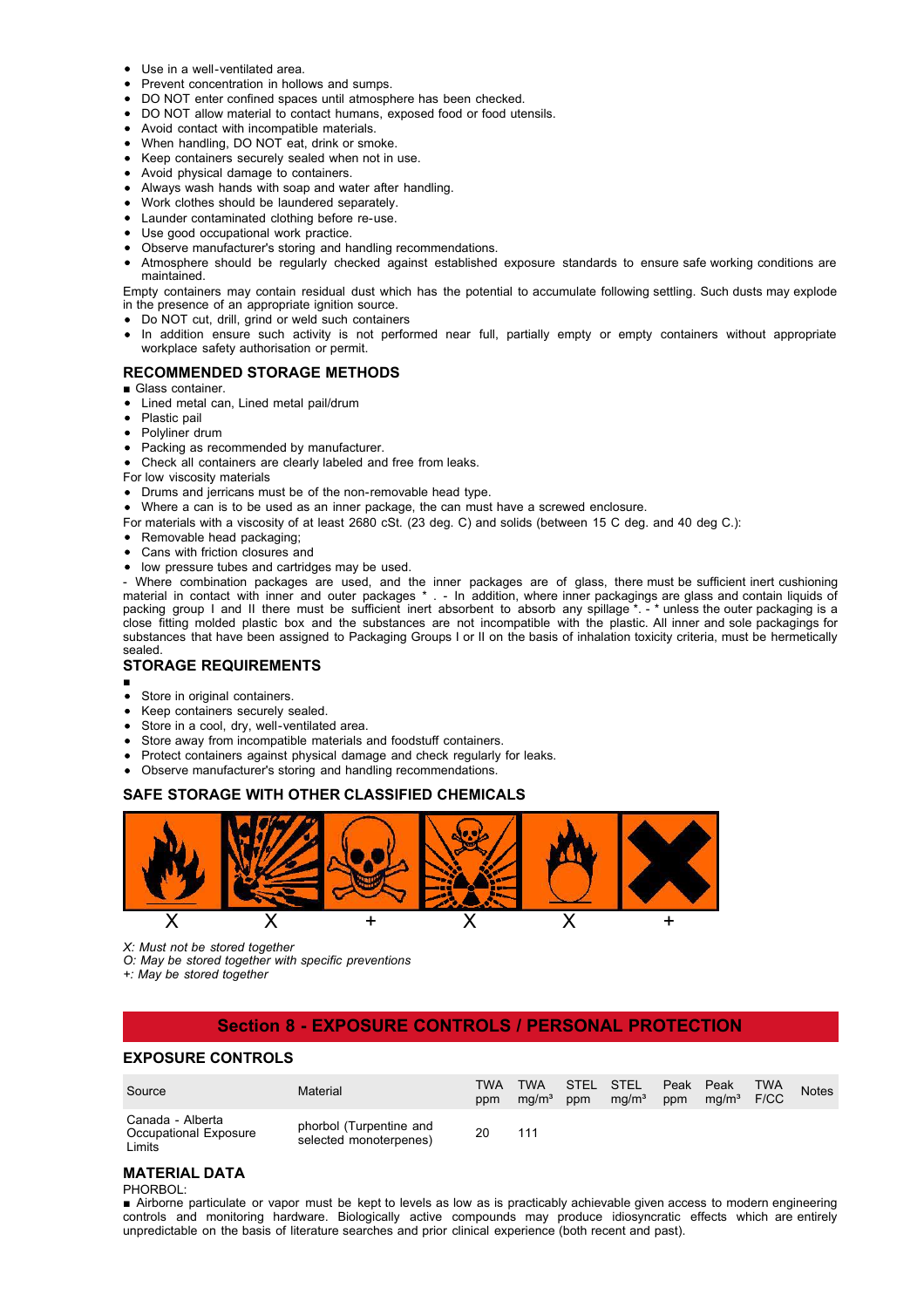#### **PERSONAL PROTECTION**



Consult your EHS staff for recommendations

#### **EYE** ■

- Chemical protective goggles with full seal
- Shielded mask (gas-type)
- Contact lenses may pose a special hazard; soft contact lenses may absorb and concentrate irritants. A written policy document, describing the wearing of lens or restrictions on use, should be created for each workplace or task. This should include a review of lens absorption and adsorption for the class of chemicals in use and an account of injury experience. Medical and first-aid personnel should be trained in their removal and suitable equipment should be readily available. In the event of chemical exposure, begin eye irrigation immediately and remove contact lens as soon as practicable. Lens should be removed at the first signs of eye redness or irritation - lens should be removed in a clean environment only after workers have washed hands thoroughly. [CDC NIOSH Current Intelligence Bulletin 59]

#### **HANDS/FEET**

■ Elbow length PVC gloves

- Suitability and durability of glove type is dependent on usage. Important factors in the selection of gloves include: such as:
- frequency and duration of contact,
- chemical resistance of glove material,
- glove thickness and
- **•** dexterity
- Select gloves tested to a relevant standard (e.g. Europe EN 374, US F739).
- When prolonged or frequently repeated contact may occur, a glove with a protection class of 5 or higher (breakthrough time greater than 240 minutes according to EN 374) is recommended.
- When only brief contact is expected, a glove with a protection class of 3 or higher (breakthrough time greater than 60 minutes according to EN 374) is recommended.
- Contaminated gloves should be replaced.
- Gloves must only be worn on clean hands. After using gloves, hands should be washed and dried thoroughly. Application of a non-perfumed moisturiser is recommended.
- Rubber gloves (nitrile or low-protein, powder-free latex). Employees allergic to latex gloves should use nitrile gloves in preference.
- Double gloving should be considered.
- PVC gloves.
- Protective shoe covers.
- Head covering.

#### **OTHER**

#### ■

- For quantities up to 500 grams a laboratory coat may be suitable.
- For quantities up to 1 kilogram a disposable laboratory coat or coverall of low permeability is recommended. Coveralls should be buttoned at collar and cuffs.
- For quantities over 1 kilogram and manufacturing operations, wear disposable coverall of low permeability and disposable shoe covers.
- For manufacturing operations, air-supplied full body suits may be required for the provision of advanced respiratory protection.
- Eye wash unit.
- Ensure there is ready access to an emergency shower.
- For Emergencies: Vinyl suit
- Handle extremely poisonous natural toxins in closed systems such as glove bags or other enclosures, to avoid accidental contact. Workers should wear complete disposable clothing including shoe covers, gloves and mask with an independent air supply.
- ■
- Respirators may be necessary when engineering and administrative controls do not adequately prevent exposures.
- The decision to use respiratory protection should be based on professional judgment that takes into account toxicity information, exposure measurement data, and frequency and likelihood of the worker's exposure - ensure users are not subject to high thermal loads which may result in heat stress or distress due to personal protective equipment (powered, positive flow, full face apparatus may be an option).
- Published occupational exposure limits, where they exist, will assist in determining the adequacy of the selected respiratory . These may be government mandated or vendor recommended.
- Certified respirators will be useful for protecting workers from inhalation of particulates when properly selected and fit tested as part of a complete respiratory protection program.
- Use approved positive flow mask if significant quantities of dust becomes airborne.
- Try to avoid creating dust conditions.

## **RESPIRATOR**

| п                        |                      |                      |                          |
|--------------------------|----------------------|----------------------|--------------------------|
| <b>Protection Factor</b> | Half-Face Respirator | Full-Face Respirator | Powered Air Respirator   |
| $10 \times PEL$          | P1                   | -                    | PAPR-P1                  |
|                          | Air-line*            |                      |                          |
| 50 x PEL                 | Air-line**           | P <sub>2</sub>       | PAPR-P2                  |
| $100 \times PEL$         |                      | P <sub>3</sub>       | $\overline{\phantom{0}}$ |
|                          |                      | Air-line*            | $\overline{\phantom{a}}$ |
| $100+ x$ PEL             |                      | Air-line**           | PAPR-P3                  |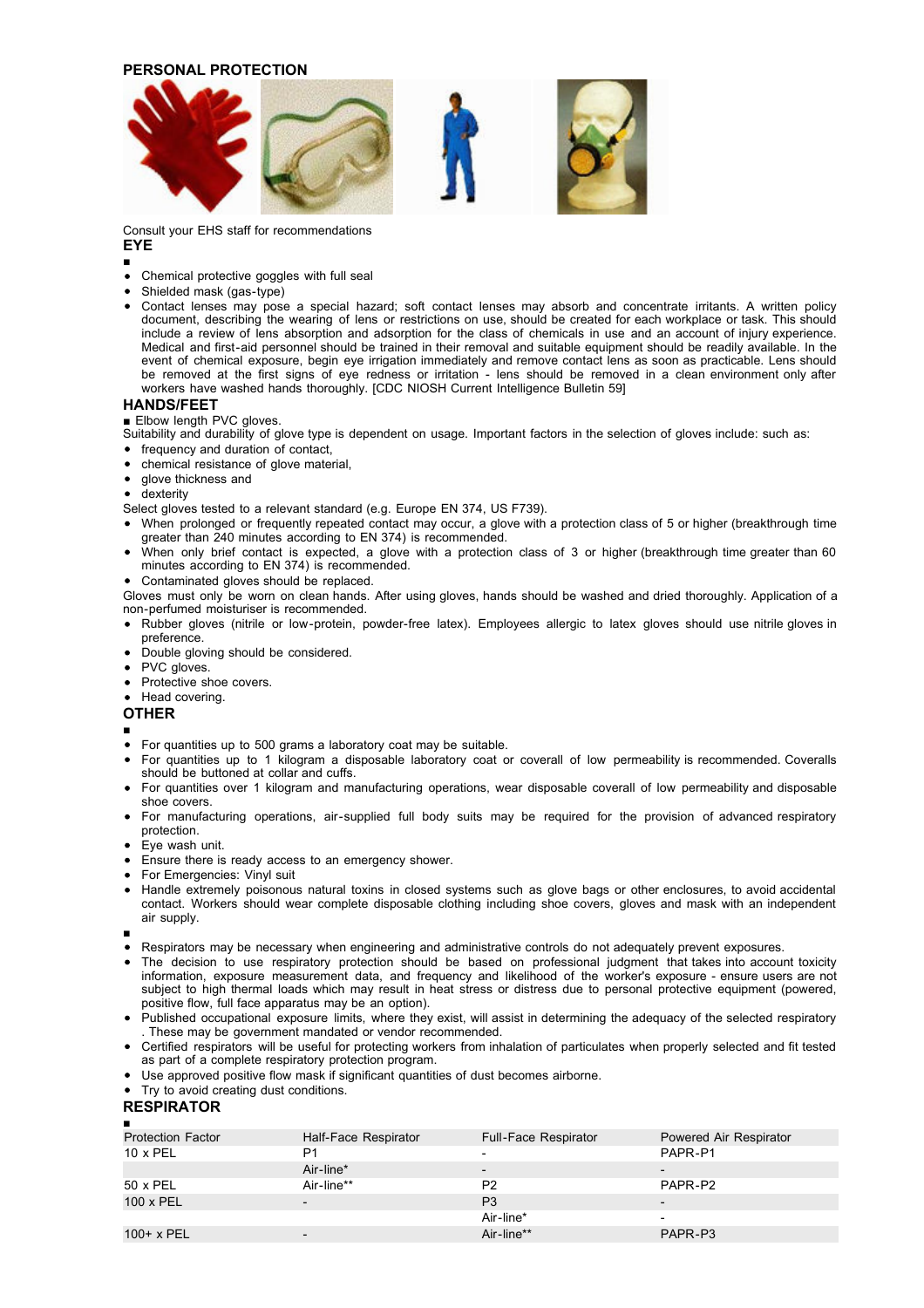\* - Negative pressure demand \*\* - Continuous flow

Explanation of Respirator Codes:

Class 1 low to medium absorption capacity filters.

Class 2 medium absorption capacity filters.

Class 3 high absorption capacity filters.

PAPR Powered Air Purifying Respirator (positive pressure) cartridge.

Type A for use against certain organic gases and vapors.

Type AX for use against low boiling point organic compounds (less than 65ºC).

Type B for use against certain inorganic gases and other acid gases and vapors.

Type E for use against sulfur dioxide and other acid gases and vapors.

Type K for use against ammonia and organic ammonia derivatives

Class P1 intended for use against mechanically generated particulates of sizes most commonly encountered in industry, e.g. asbestos, silica.

Class P2 intended for use against both mechanically and thermally generated particulates, e.g. metal fume.

Class P3 intended for use against all particulates containing highly toxic materials, e.g. beryllium.

The local concentration of material, quantity and conditions of use determine the type of personal protective equipment required.

Use appropriate NIOSH-certified respirator based on informed professional judgement. In conditions where no reasonable estimate of exposure can be made, assume the exposure is in a concentration IDLH and use NIOSH-certified full face pressure demand SCBA with a minimum service life of 30 minutes, or a combination full facepiece pressure demand SAR with auxiliary self-contained air supply. Respirators provided only for escape from IDLH atmospheres shall be NIOSH-certified for escape from the atmosphere in which they will be used.

#### **ENGINEERING CONTROLS**

■ For potent pharmacological agents:

Powders

To prevent contamination and overexposure, no open handling of powder should be allowed.

- Powder handling operations are to be done in a powders weighing hood, a glove box, or other equivalent ventilated containment system.
- In situations where these ventilated containment hoods have not been installed, a non-ventilated enclosed containment hood should be used.
- Pending changes resulting from additional air monitoring data, up to 300 mg can be handled outside of an enclosure provided that no grinding, crushing or other dust-generating process occurs.
- An air-purifying respirator should be worn by all personnel in the immediate area in cases where non-ventilated containment is used, where significant amounts of material (e.g., more than 2 grams) are used, or where the material may become airborne (as through grinding, etc.).
- Powder should be put into solution or a closed or covered container after handling.
- If using a ventilated enclosure that has not been validated, wear a half-mask respirator equipped with HEPA cartridges until the enclosure is validated for use.

Solutions Handling:

- Solutions can be handled outside a containment system or without local exhaust ventilation during procedures with no potential for aerosolisation. If the procedures have a potential for aerosolisation, an air-purifying respirator is to be worn by all personnel in the immediate area.
- Solutions used for procedures where aerosolisation may occur (e.g., vortexing, pumping) are to be handled within a containment system or with local exhaust ventilation.
- In situations where this is not feasible (may include animal dosing), an air-purifying respirator is to be worn by all personnel in the immediate area. If using a ventilated enclosure that has not been validated, wear a half-mask respirator equipped with HEPA cartridges until the enclosure is validated for use.
- Ensure gloves are protective against solvents in use.
- Unless written procedures, specific to the workplace are available, the following is intended as a guide:
- For Laboratory-scale handling of Substances assessed to be toxic by inhalation. Quantities of up to 25 grams may be handled in Class II biological safety cabinets \*; Quantities of 25 grams to 1 kilogram may be handled in Class II biological safety cabinets<sup>\*</sup> or equivalent containment systems Quantities exceeding 1 kg may be handled either using specific containment, a hood or Class II biological safety cabinet\*,
- HEPA terminated local exhaust ventilation should be considered at point of generation of dust, fumes or vapors.
- The need for respiratory protection should also be assessed where incidental or accidental exposure is anticipated. Dependent on levels of contamination, PAPR, full face air purifying devices with P2 or P3 filters or air supplied respirators should be evaluated. When handling: Quantities of up to 25 grams, an approved respirator with HEPA filters or cartridges should be considered Quantities of 25 grams to 1 kilogram, a half-face negative pressure, full negative pressure, or powered helmet-type air purifying respirator should be considered. Quantities in excess of 1 kilogram, a full face negative pressure, helmet-type air purifying, or supplied air respirator should be considered.

Written procedures, specific to a particular work-place, may replace these recommendations

\* For Class II Biological Safety Cabinets, Types B2 or B3 should be considered. Where only Class I, open fronted Cabinets are available, glove panels may be added, Laminar flow cabinets do not provide sufficient protection when handling these materials unless especially designed to do so.

Air should be supplied by an independent system.

## **Section 9 - PHYSICAL AND CHEMICAL PROPERTIES**

#### **PHYSICAL PROPERTIES**

| Solid.<br>Mixes with water. |                   |                           |                |
|-----------------------------|-------------------|---------------------------|----------------|
| State                       | Divided solid     | Molecular Weight          | 364.4          |
| Melting Range (°F)          | 482-483.8 (anhdr) | Viscosity                 | Not Applicable |
| Boiling Range (°F)          | Not available     | Solubility in water (g/L) | Miscible       |
| Flash Point (°F)            | Not available     | pH (1% solution)          | Not available  |
| Decomposition Temp (°F)     | Not Available     | pH (as supplied)          | Not applicable |
| Autoignition Temp (°F)      | Not available     | Vapour Pressure (mmHG)    | Negligible     |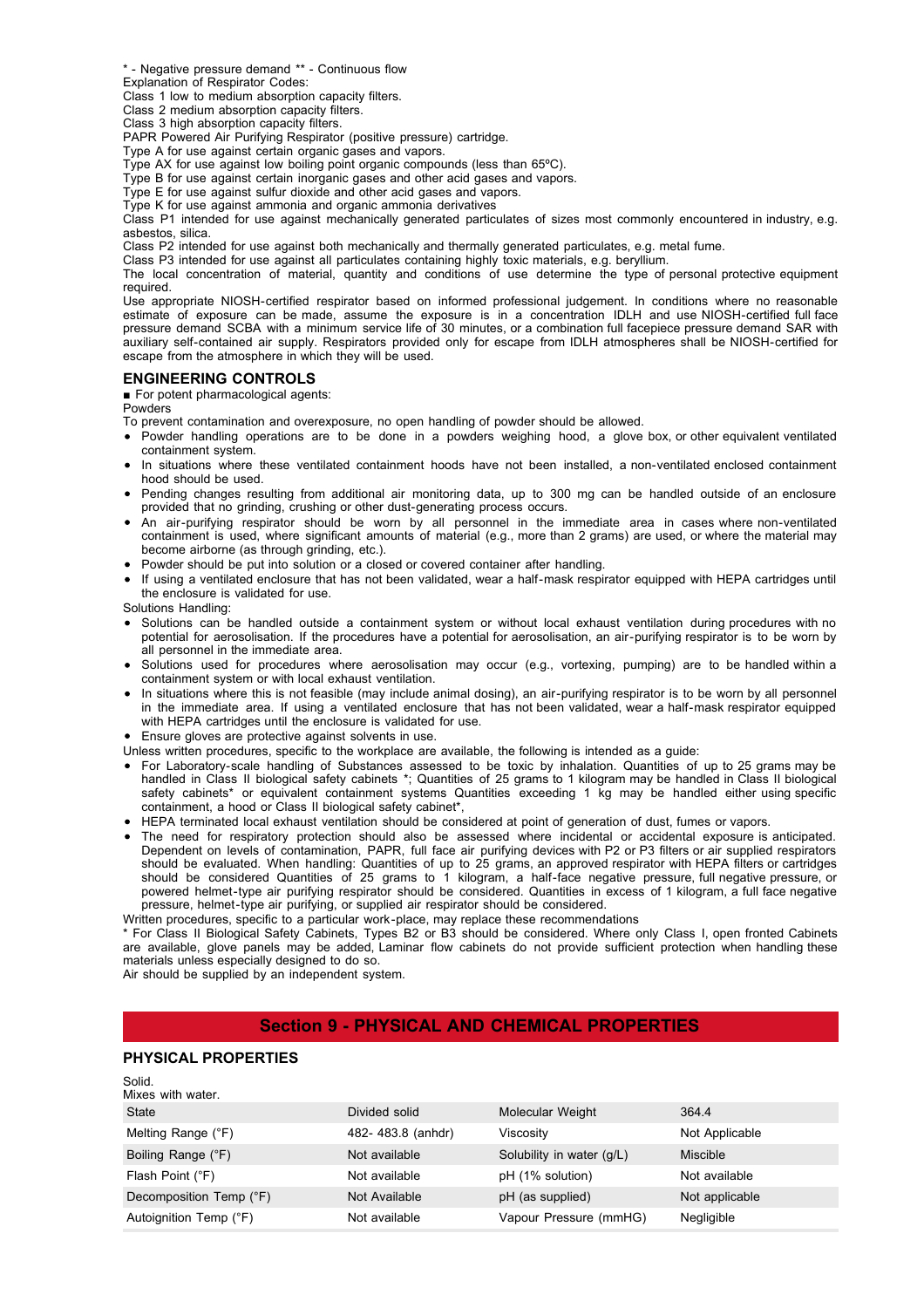| Upper Explosive Limit (%) | Not available | Specific Gravity (water=1)                   | Not available  |
|---------------------------|---------------|----------------------------------------------|----------------|
| Lower Explosive Limit (%) | Not available | Relative Vapor Density (air=1) Not available |                |
| Volatile Component (%vol) | Negligible    | <b>Evaporation Rate</b>                      | Not applicable |

#### **APPEARANCE**

White powder sealed in glass under inert gas; mixes with water and other polar solvents. Two solvated forms are produced from ethyl acetate: mp 162-163 deg C; mp 233-234 deg C.

## **Section 10 - CHEMICAL STABILITY**

## **CONDITIONS CONTRIBUTING TO INSTABILITY**

- ■
- Presence of incompatible materials.
- Product is considered stable.
- Hazardous polymerization will not occur.

#### **STORAGE INCOMPATIBILITY**

■

Avoid strong bases.  $\bullet$ 

Avoid reaction with oxidizing agents.

For incompatible materials - refer to Section 7 - Handling and Storage.

## **Section 11 - TOXICOLOGICAL INFORMATION**

#### phorbol

#### **TOXICITY AND IRRITATION**

■ unless otherwise specified data extracted from RTECS - Register of Toxic Effects of Chemical Substances.

TOXICITY **IRRITATION** 

Skin (mouse) LD50: 36 mg - Mild

■ Limited evidence of a carcinogenic effect. Respiratory tract tumours, liver tumours, leukaemia, effects on newborn recorded. Carcinogenic by RTECS criteria.

## **Section 12 - ECOLOGICAL INFORMATION**

Refer to data for ingredients, which follows: PHORBOL:

■ Some antioestrogens such as tamoxifen inhibit protein kinase C activity while phorbol esters enhance protein kinase C activity by mimicking the diacylglycerol pathway. Consequently, because of the diverse pathways of endocrine disruption, the net result of all influences on hormone receptor function and feedback must be considered in sex hormone regulation.

Steroidogenic enzymes are responsible for the biosynthesis from cholesterol of various steroid hormones including glucocorticoids, mineralocorticoids, progestins, androgens, and oestrogens.

The adrenal gland is the most important steroidogenic tissue in the human body and, unlike the gonads, essential for survival All steroidogenic processes take place in the adrenal cortex. Steroid production is regulated by specific external stimuli, such as adrenocorticotropic hormone (ACTH) which selectively increases mineralocorticoid synthesis via the inositol triphosphate/diacylglycerol-mediated protein kinase C (PKC) pathway. Mineralocorticoids are essential for survival as they tightly regulate the Na+/K+ balance in extracellular fluids. Steroid 21-hydroxylase (CYP21), an enzyme unique to the adrenal cortex, is essential for the biosynthesis of mineralo- and glucocorticoids and is responsible for the conversion of progesteroneand 17-hydroxyprogesterone to 11-deoxycorticosterone (mineralocorticoid pathway).

■ Substances containing unsaturated carbons are ubiquitous in indoor environments. They result from many sources (see below). Most are reactive with environmental ozone and many produce stable products which are thought to adversely affect human health.The potential for surfaces in an enclosed space to facilitate reactions should be considered.

| Source of unsaturated substances                                                             | Unsaturated substances (Reactive<br>Emissions)                                                                                               | Major Stable Products produced following<br>reaction with ozone.                                                                                                                         |
|----------------------------------------------------------------------------------------------|----------------------------------------------------------------------------------------------------------------------------------------------|------------------------------------------------------------------------------------------------------------------------------------------------------------------------------------------|
| Occupants (exhaled breath, ski oils,<br>personal care products)                              | Isoprene, nitric oxide, squalene,<br>unsaturated sterols, oleic acid and other<br>unsaturated fatty acids, unsaturated<br>oxidation products | Methacrolein, methyl vinyl ketone,<br>nitrogen dioxide, acetone, 6MHQ, geranyl<br>acetone, 4OPA, formaldehyde, nonanol,<br>decanal, 9-oxo-nonanoic acid, azelaic<br>acid, nonanoic acid. |
| Soft woods, wood flooring, including<br>cypress, cedar and silver fir boards,<br>houseplants | Isoprene, limonene, alpha-pinene, other<br>terpenes and sesquiterpenes                                                                       | Formaldehyde, 4-AMC, pinoaldehyde,<br>pinic acid, pinonic acid, formic acid,<br>methacrolein, methyl vinyl ketone, SOAs<br>including ultrafine particles                                 |
| Carpets and carpet backing                                                                   | 4-Phenylcyclohexene, 4-<br>vinylcyclohexene, styrene, 2-ethylhexyl<br>acrylate, unsaturated fatty acids and<br>esters                        | Formaldehyde, acetaldehyde,<br>benzaldehyde, hexanal, nonanal, 2-<br>nonenal                                                                                                             |
| Linoleum and paints/polishes containing<br>linseed oil                                       | Linoleic acid, linolenic acid                                                                                                                | Propanal, hexanal, nonanal, 2-heptenal,<br>2-nonenal, 2-decenal, 1-pentene-3-one,<br>propionic acid, n-butyric acid                                                                      |
| Latex paint                                                                                  | Residual monomers                                                                                                                            | Formaldehyde                                                                                                                                                                             |
|                                                                                              | Limonene, alpha-pinene, terpinolene,                                                                                                         | Formaldehyde, acetaldehyde,<br>glycoaldehyde, formic acid, acetic acid,<br>hudronon and organic norovidoo cootono                                                                        |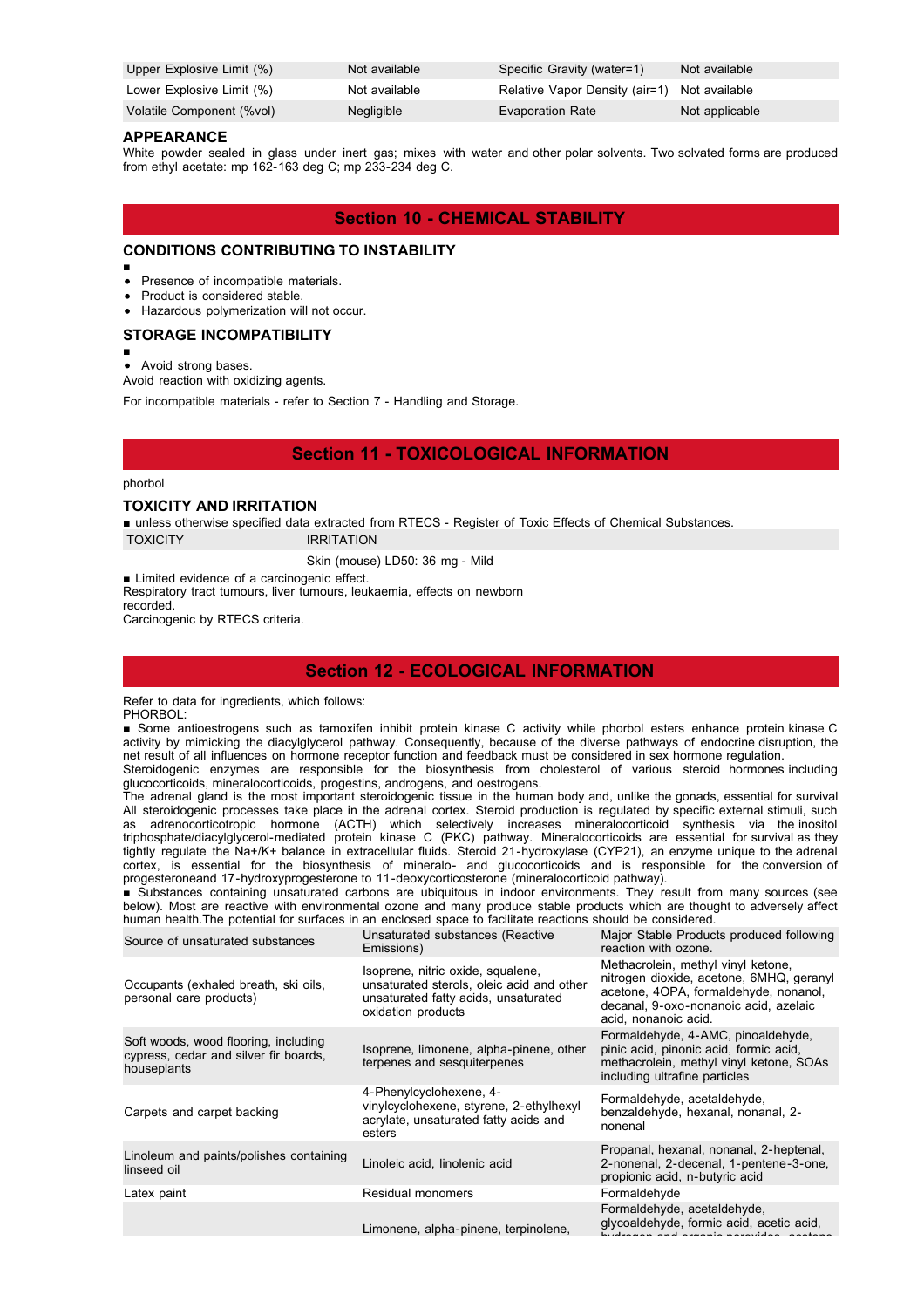| Certain cleaning products, polishes,<br>waxes, air fresheners                                                                                                                                                                           | alpha-terpineol, linalool, linalyl acetate<br>and other terpenoids, longifolene and<br>other sesquiterpenes      | rivurogen and organic peroxides, acetone,<br>benzaldehyde, 4-hydroxy-4-methyl-5-<br>hexen-1-al, 5-ethenyl-dihydro-5-methyl-<br>2(3H)-furanone, 4-AMC, SOAs including<br>ultrafine particles |  |  |  |
|-----------------------------------------------------------------------------------------------------------------------------------------------------------------------------------------------------------------------------------------|------------------------------------------------------------------------------------------------------------------|---------------------------------------------------------------------------------------------------------------------------------------------------------------------------------------------|--|--|--|
| Natural rubber adhesive                                                                                                                                                                                                                 | Isoprene, terpenes                                                                                               | Formaldehyde, methacrolein, methyl vinyl<br>ketone                                                                                                                                          |  |  |  |
| Photocopier toner, printed paper, styrene<br>polymers                                                                                                                                                                                   | Styrene                                                                                                          | Formaldehyde, benzaldehyde                                                                                                                                                                  |  |  |  |
| Environmental tobacco smoke                                                                                                                                                                                                             | Styrene, acrolein, nicotine                                                                                      | Formaldehyde, benzaldehyde, hexanal,<br>glyoxal, N-methylformamide,<br>nicotinaldehyde, cotinine                                                                                            |  |  |  |
| Soiled clothing, fabrics, bedding                                                                                                                                                                                                       | Squalene, unsaturated sterols, oleic acid<br>and other saturated fatty acids                                     | Acetone, geranyl acetone, 6MHO, 40PA,<br>formaldehyde, nonanal, decanal, 9-oxo-<br>nonanoic acid, azelaic acid, nonanoic<br>acid                                                            |  |  |  |
| Soiled particle filters                                                                                                                                                                                                                 | Unsaturated fatty acids from plant waxes,<br>leaf litter, and other vegetative debris;<br>soot; diesel particles | Formaldehyde, nonanal, and other<br>aldehydes; azelaic acid; nonanoic acid;<br>9-oxo-nonanoic acid and other oxo-<br>acids; compounds with mixed functional<br>groups (=O, -OH, and -COOH)  |  |  |  |
| Ventilation ducts and duct liners                                                                                                                                                                                                       | Unsaturated fatty acids and esters.<br>unsaturated oils, neoprene                                                | C5 to C10 aldehydes                                                                                                                                                                         |  |  |  |
| "Urban grime"                                                                                                                                                                                                                           | Polycyclic aromatic hydrocarbons                                                                                 | Oxidized polycyclic aromatic<br>hydrocarbons                                                                                                                                                |  |  |  |
| Perfumes, colognes, essential oils (e.g.<br>lavender, eucalyptus, tea tree)                                                                                                                                                             | Limonene, alpha-pinene, linalool, linalyl<br>acetate, terpinene-4-ol, gamma-terpinene                            | Formaldehyde, 4-AMC, acetone, 4-<br>hydroxy-4-methyl-5-hexen-1-al, 5-<br>ethenyl-dihydro-5-methyl-2(3H) furanone,<br>SOAs including ultrafine particles                                     |  |  |  |
| Overall home emissions                                                                                                                                                                                                                  | Limonene, alpha-pinene, styrene                                                                                  | Formaldehyde, 4-AMC, pinonaldehyde,<br>acetone, pinic acid, pinonic acid, formic<br>acid, benzaldehyde, SOAs including<br>ultrafine particles                                               |  |  |  |
| Abbreviations: 4-AMC, 4-acetyl-1-methylcyclohexene; 6MHQ, 6-methyl-5-heptene-2-one, 4OPA, 4-oxopentanal, SOA,<br>Secondary Organic Aerosols<br>Reference: Charles J Weschler; Environmental Helath Perspectives, Vol 114, October 2006. |                                                                                                                  |                                                                                                                                                                                             |  |  |  |

Reference: Charles J Weschier; Environmental<br>■ DO NOT discharge into sewer or waterways.

#### **Ecotoxicity**

| $-00$      |                         |                  |                 |          |
|------------|-------------------------|------------------|-----------------|----------|
| Ingredient | Persistence: Water/Soil | Persistence: Air | Bioaccumulation | Mobility |
| phorbol    | HIGH                    |                  | ∟OW             | MED      |

## **Section 13 - DISPOSAL CONSIDERATIONS**

#### **Disposal Instructions**

All waste must be handled in accordance with local, state and federal regulations.

¦ Puncture containers to prevent re-use and bury at an authorized landfill.

Legislation addressing waste disposal requirements may differ by country, state and/ or territory. Each user must refer to laws operating in their area. In some areas, certain wastes must be tracked.

- A Hierarchy of Controls seems to be common the user should investigate:
- Reduction
- Reuse
- Recycling  $\bullet$

• Disposal (if all else fails)

This material may be recycled if unused, or if it has not been contaminated so as to make it unsuitable for its intended use. Shelf life considerations should also be applied in making decisions of this type. Note that properties of a material may change in use, and recycling or reuse may not always be appropriate.

DO NOT allow wash water from cleaning equipment to enter drains. Collect all wash water for treatment before disposal.

- Recycle wherever possible. Special hazard may exist specialist advicemay be required.
- Consult manufacturer for recycling options.
- Consult Waste Management Authority for disposal.
- Bury or incinerate residue at an approved site.  $\bullet$
- Decontaminate empty containers. Observe all label safeguards untilcontainers are cleaned and destroyed.
- Puncture containers to prevent re-use and bury at an authorized landfill.

| <b>Section 14 - TRANSPORTATION INFORMATION</b> |        |                           |     |  |  |
|------------------------------------------------|--------|---------------------------|-----|--|--|
| DOT:                                           |        |                           |     |  |  |
| Symbols:                                       | None   | Hazard class or Division: | 6.1 |  |  |
| Identification Numbers:                        | UN3462 | PG:                       | Π   |  |  |